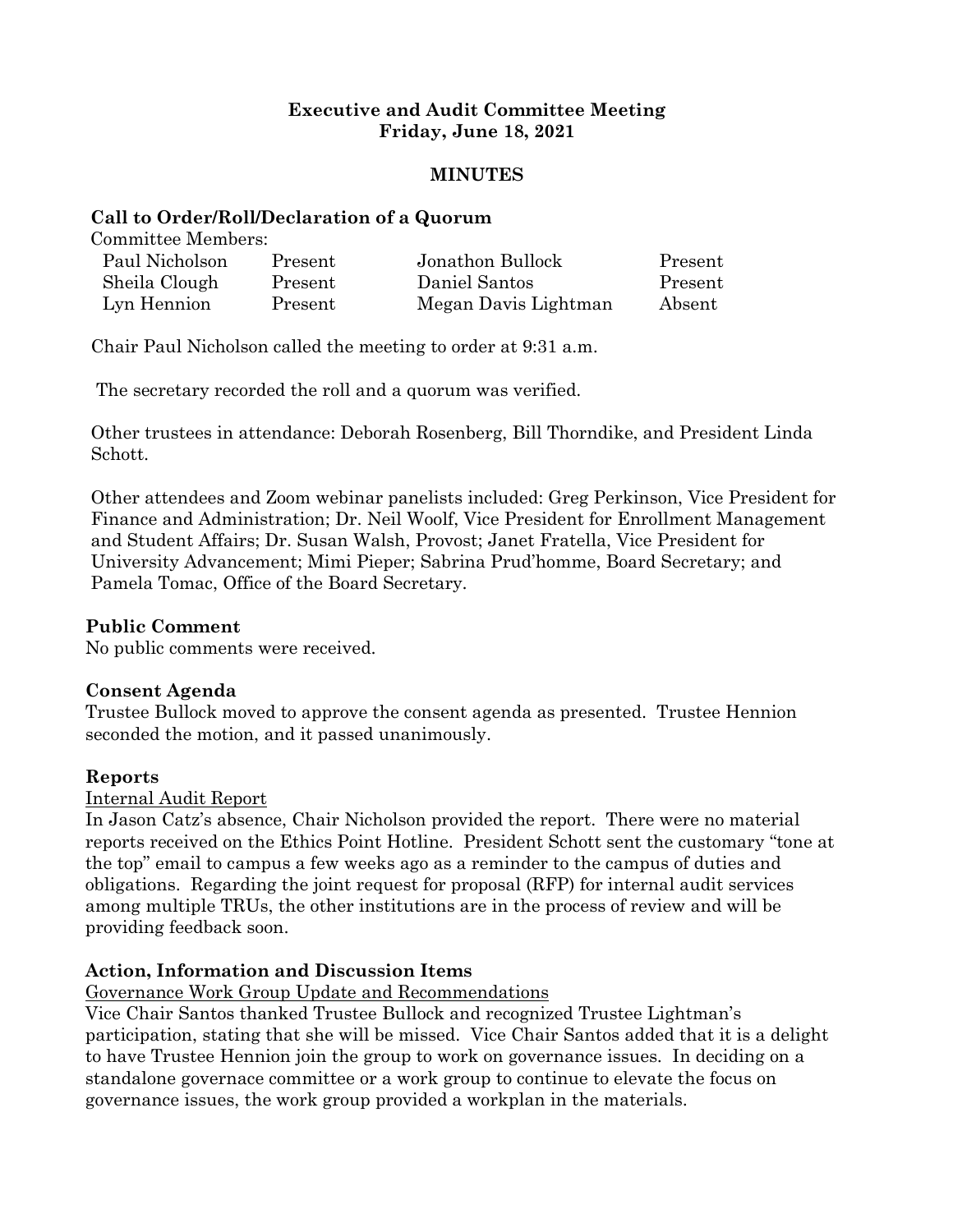# *Board Knowledge and Skills Matrix*

Vice Chair Santos reviewed the knowledge, skills, and abilities board composition and recruitment matrix document presented with a few changes as noted, adding in the equity, diversity, and inclusion considerations. Later in the discussion, including a criterion for alumni would be desirable. The trustee's self-reporting would allow identification of knowledge gaps, such as political influence that the board needs and relies on heavily, in order to target the types of trustees who could best help build and fill those gaps. Vice Chair Santos brought up the need to have these areas identified, as there will be several board seats to fill next year.

Responding to Trustee Bullock, Board Secretary Sabrina Prud'homme said the matrix could be administered in a Qualtrics survey which would be the easiest way to complete and allow document analyzing.

Vice Chair Santos discussed the section containing service ability and strengths and would like to have greater notice taken of this due to family, business, and other vying responsibilities to be cognizant of the trustees' limitations of the capacity to perform some of this work.

Trustee Clough shared that currently she is sitting in a community group focused on behavioral and homelessness challenges. This group was able to apply the equity lens and engaged some committee members from underserved populations, and had a robust conversation that was insightful as to how boards can be open and accessible to all populations. One topic came up about some community members not having the resources to serve in these capacities; resources such as time and finances that are not taken into consideration but are needed to be on boards like this one. An inhibiting factor then for acquiring diversity of underrepresented populations could be the time and resources component. Board Chair Nicholson has encouraged the board to be thoughtful in this way, and that barriers are not being created to those having important representation and diverse viewpoints in our community.

Another component that Vice Chair Santos believed was an obstacle for younger people was the amount of time that might be available in their busy schedules to hold a board position. Ms. Prud'homme added that the board evaluation does ask those questions, and the trustees are encouraged to be as honest and forthright as possible in completing the responses so that any barriers can be understood and to the extent possible, the necessary support can be provided.

## *New Trustee Orientation Goals Discussion*

Vice Chair Santos talked about the new trustee orientation plans. Ms. Prud'homme said that the entire cabinet participates in this orientation process, while the Association of Governing Boards (AGB) defines the priority areas that are shared with new trustees. These areas are: organizational structure; governance; justice, equity, diversity, and inclusion; academic programs; academic affairs; development and university advancement; finance and administration operations; affiliates like OLLI and JPR, and others. The peerto-peer discussions with the new trustees are important, and every trustee's voice is valued.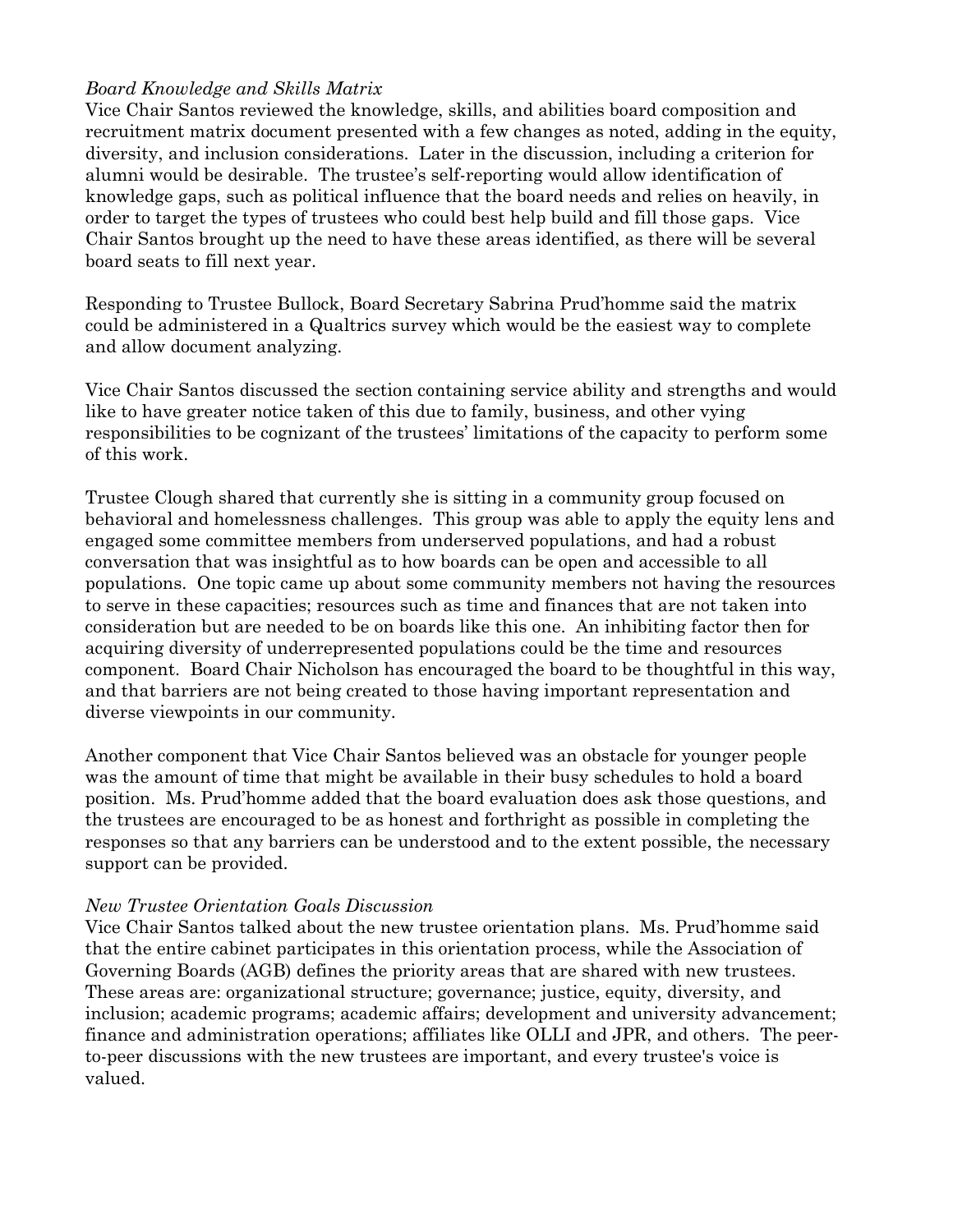Trustee Bullock added that the idea is to build a system where the new trustees are felt to be contributing right away without a waiting period. Thinking about the what-why-how methodology "what is it we are doing, why are we doing it and how do we do it." If one gets right to the how, the what and the why can be missed. The hope is that board members can help new trustees understand what it is they are doing and why they are doing it, then the how helps people get engaged. Trustee Hennion later stated that one thing she has always enjoyed is the new members' questions. Encouraging those questions may sometimes lead to the heart of the matter or something that has not yet been thought about; every voice is valued.

Trustee Clough stated that this board starts with a foundation of excellence; Ms. Prud'homme and the team do an excellent job of onboarding new trustees. Additionally, Trustee Clough highly encourages the new trustees to read the AGB document concerning highly effective boards and a trustee's role. Ms. Prud'homme concurred and shared that this form is usually included in the new trustee onboarding and ongoing education. Trustee Thorndike encouraged the university to purchase the Arthur Kreisman book on the history of the college, feeling it would be a huge help with a historical perspective on the campus to new trustees.

## *2021 Board Annual Evaluation*

Vice Chair Santos briefly reviewed the self-evaluation form. Responding to Board Chair Nicholson, Ms. Prud'homme replied that yes, a few questions were noted on the selfevaluation form for omission as not being relevant due to pandemic operations, but could be utilized when the world once again returns to "normal."

President Schott shared views on making the board service more available and possible to other trustees by saying that on campus there is a sense of real consideration of fully embracing the hybrid meeting format.

Responding to Vice Chair Santos, Ms. Prud'homme said equity considerations are set in question five asking about any barriers to trustee participation or fulfillment of responsibilities, along with the follow-up question about how the university can help address these barriers. Ms. Prud'homme added that would be worthwhile to re-examine in the future the scheduling of board meetings as new members join to ensure full participation.

# *June 2021 – June 2022 Proposed Schedule of Governance Agenda Items*

Vice Chair Santos moved to adopt the report of the work group as well as any necessary amendments with follow-up revisions as needed by Sabrina Prud'homme and the work group. Trustee Bullock seconded the motion, and it passed unanimously.

## University President's Compensation (Action)

Board Chair Nicholson stated that from the time the university converted employees to furlough in 2020 as part of its necessary cost savings, President Schott also has been on furlough. Consistent with the university's parameters, the justification for this is trips to visit legislators to thank them for the support offered to higher education; tribal visits that were delayed due to the pandemic; and considerable additional time needed to support the presidential search committee and the board, ensuring a successful transition to the new president. As the president's workload necessarily increases, a resolution is before the committee to recommend amending the compensation of the president to the board for adoption.